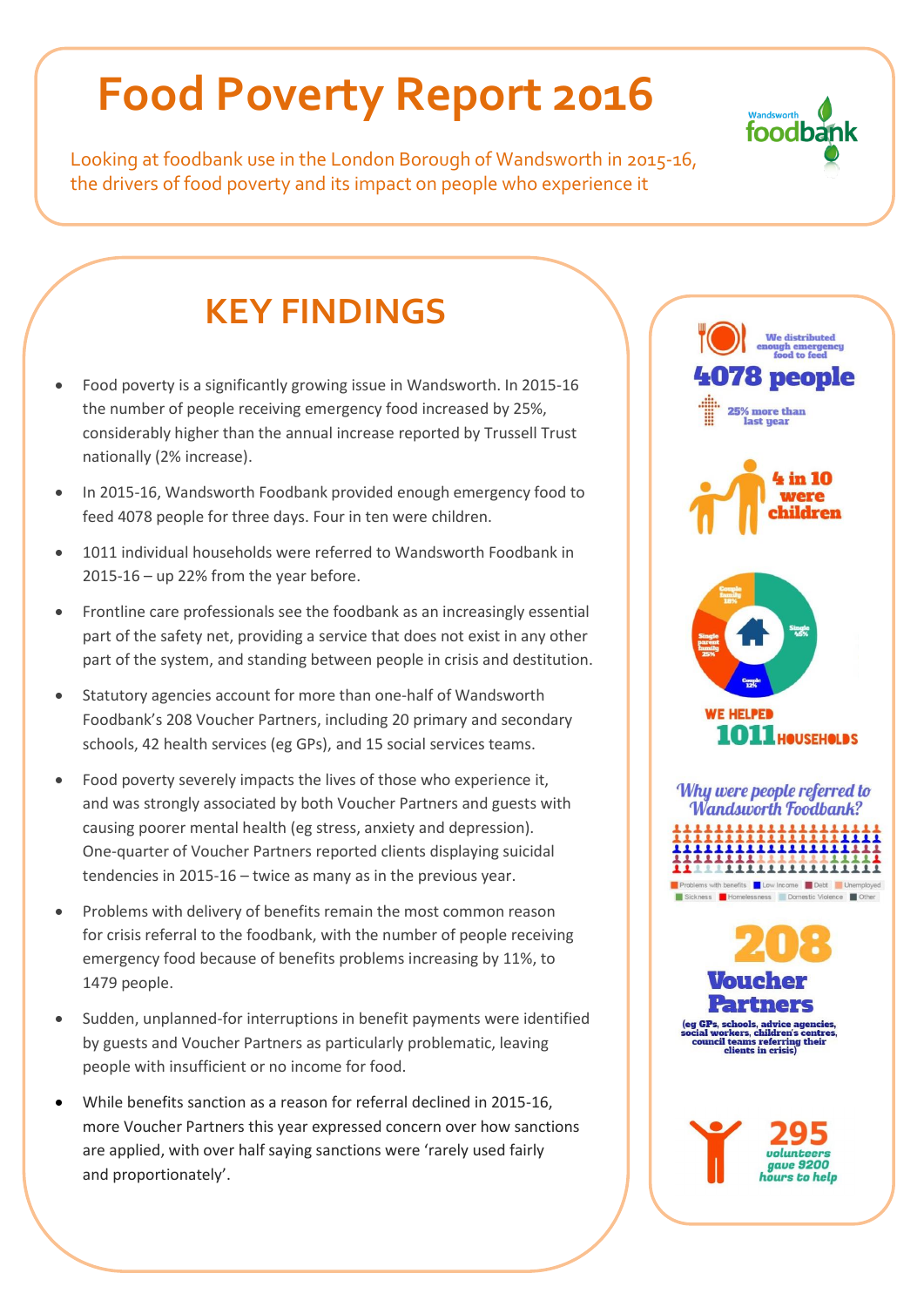#### KEY FINDINGS

- Three in five Voucher Partners said the current benefits system catered 'badly' or 'very badly' for their clients with mental health difficulties, and that these clients found it extremely difficult to negotiate the bureaucracy of the welfare system: specifically in meeting DWP requirements in terms of benefits conditionality, and understanding or completing complicated paperwork.
- Voucher Partners expressed concerns about JobCentre Plus, and the quality of service, information, communication and support their clients with mental health needs receive from local advisers.
- Information and access to Short-Term Benefit Advances (STBA) continues to be poor, and subject to the discretion of individual JCP employees. None of the foodbank guests interviewed who were experiencing benefit delay had been informed about or helped to access this emergency provision, leaving them in unnecessary hardship.
- Individuals are more likely to successfully navigate the benefits system and access its emergency financial provision when supported by professionals from outside of the benefits system.
- Debt is an increasing problem for local people, accounting for 11% of all foodbank referrals (8% in 2015- 16). Both guests and Voucher Partners reported an increase in use of high-cost credit to pay for food and essentials in the last year.
- One-third of guests were homeless or in temporary accommodation at time of interview, and this is consistent with the finding that one in ten Voucher Partners identified homelessness as a key factor in crisis leading to foodbank referral.
- Voucher Partners reported an increased number of clients in in-work poverty, citing low paid jobs; insecure contracts; and the difficulty of accessing in-work benefits such as working tax credit and free school meals when work hours are variable.
- Guests reported having to make poorer nutritional choices and experiencing poorer physical health as a result of their crisis situation. Voucher Partners also expressed concern regarding poorer nutrition and poor health, including children presenting as hungry and unable to concentrate at school.
- Almost every parent interviewed said that they or their partner had gone without food in the previous twelve months so that their children could eat; and more than twice the number of voucher partners reported parents skipping meals than did in the previous year.
- Both guests and Voucher Partners strongly appreciated the 'more than food' aspects of Wandsworth Foodbank provision, particularly in terms of signposting guests to further help; access to a dedicated Citizens Advice Foodbank adviser for foodbank guests<sup>1</sup>; and the ability to refer clients in fuel poverty to *fuelbanks and families* for an immediate fuel voucher and specialist advice.
- Voucher Partners and guests were universally positive about the service Wandsworth Foodbank provided, with 100% of both groups rating it 'excellent' and 'good'.
- "*My patients report back that you are kind and non-judgemental. That they were fearful but were made to feel welcome. One man told me that he was given tea and debt advice as well as food, which helped him get a handle on it and consequently his depression. I would like you to know that he is now in employment and I have discharged him at a healthy weight. Thank you for helping me do my job, and helping him."*  Voucher Partner, April 2016

sarah@wandsworth.fooodbank.org.uk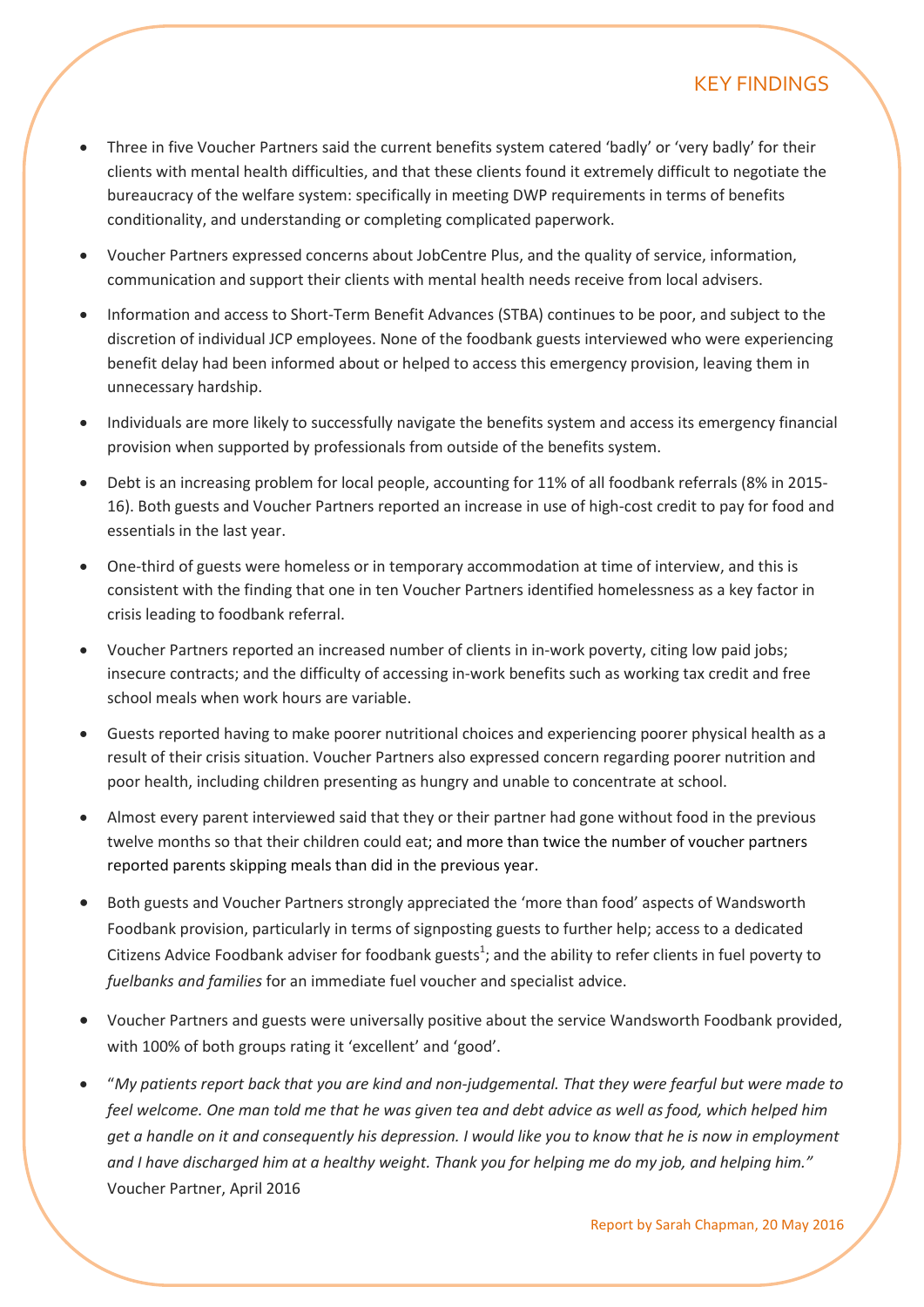## **ABOUT WANDSWORTH FOODBANK**

Wandsworth Foodbank is part of the Trussell Trust, the largest national network of foodbanks in the UK. We provide emergency food, support and signposting to local people referred in crisis by local statutory agencies, charities and churches.

We are a partnership of five churches who each host one or two foodbank sessions a week, meaning that people in crisis can access emergency help seven days a week. The host churches are St Michael's, Southfields; St Mark's, Battersea Rise; St Paul's, Furzedown; Shaftesbury Christian Centre, Battersea; SW London Vineyard (at The Yard), Putney. We welcome people of all faiths or none.

All food and essential toiletries are donated by the generous people of Wandsworth – individuals, schools, churches, businesses and other community groups. We're grateful too to each person who gave financially to Wandsworth Foodbank in the last year: we don't receive any government or local authority funding, so we're reliant on the generosity of people to keep helping local people in crisis. Thank you!

We are also grateful for our advice partnership project with Citizens Advice Wandsworth and to City Bridge Trust for funding it; and to *fuelbanks and families* for providing vital crisis support to foodbank guest families experiencing fuel poverty.

During 2015-16, an amazing 295 volunteers from churches and the wider community gave more than 9000 hours to help their neighbours. Words can't do justice to how thankful we are for each one of you.

Thank you